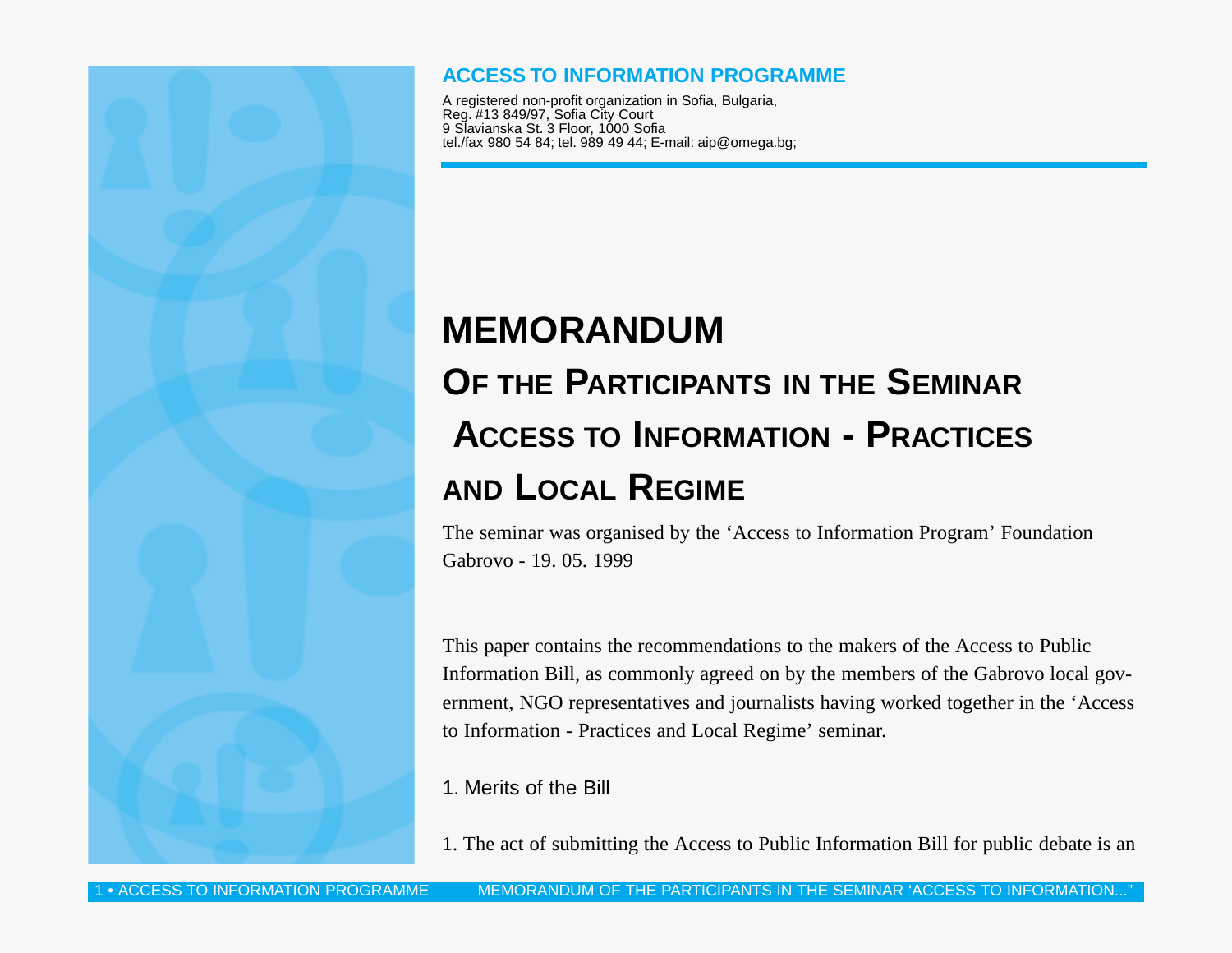unprecedented legislative practice for Bulgaria. We welcome this initiative of Minister Tagarinsky's team and hope to see it become a regular practice accompanying the legislative process in this country.

2. Article 4 (4) of the Bill adds legal persons to the list of potential applicants, thus warranting their right of access to information.

3. Article 7 (2) of the Bill provides for partial access to documents, thus giving citizens access to the non-classified parts of documents otherwise ranked as secret. This is a tenet common to most legislative regimes operating in this domain.

4. Article 15 of the Bill enables citizens to seek specific documents and obtain the full list of the acts, issued by the relevant authority. This provision will undoubtedly facilitate the information tracking process.

5. Articles 25 and 27 convenience the applicants in enabling them to choose their preferred form of delivery of the information.

6. Another positive aspect is the duty imposed on state authorities to justify their refusal to grant access to information, as it also opens the possiblity to appeal their reasons in court.

7. The ability of the courts to exercise control over refusals to access to information is yet another important guarantee for the proper enforcement of the Act.

II. General Critical Remarks

1. On the subject of the Bill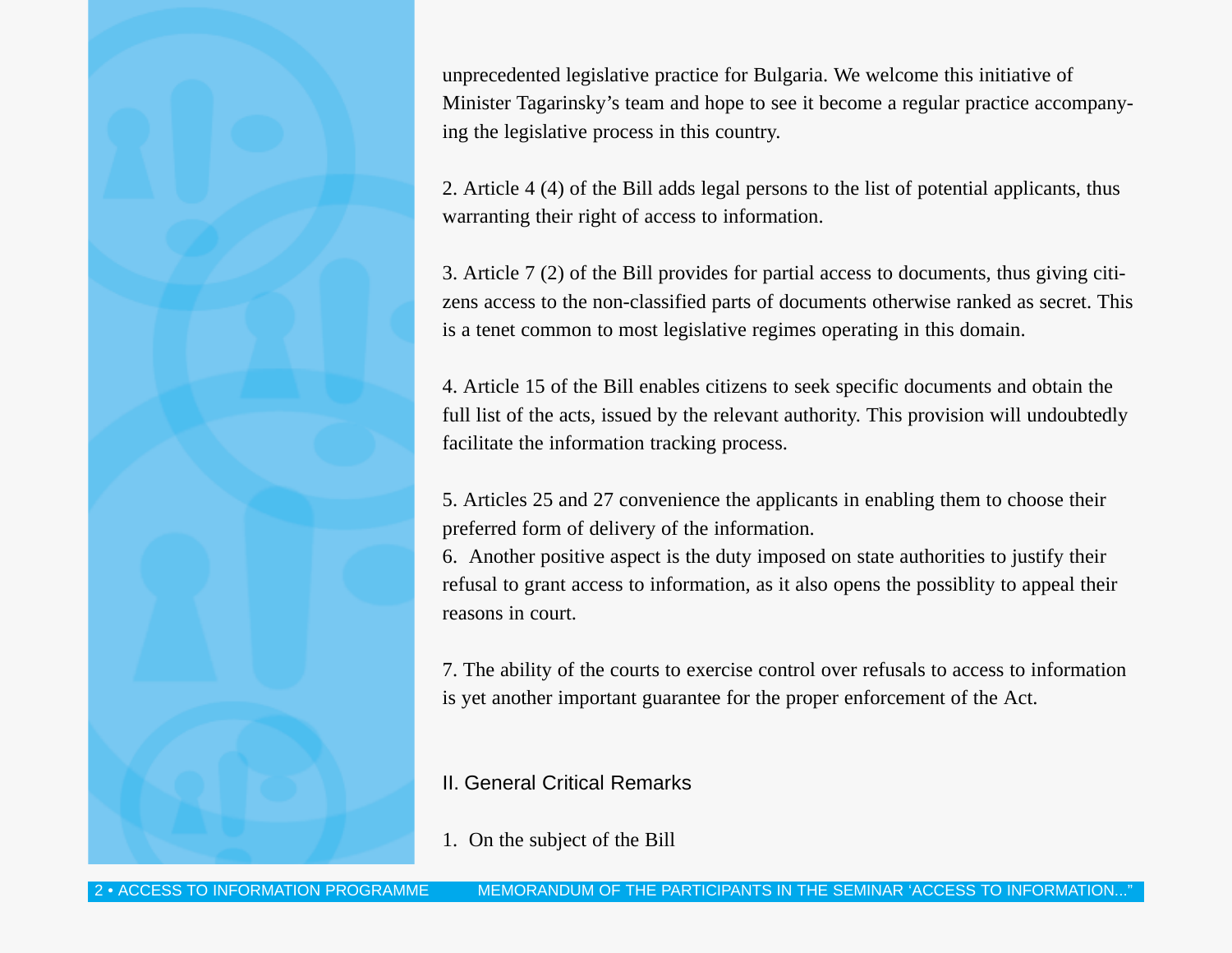The authors of the Bill do not give a clear enough definition of what its legal regime addresses. The definition of 'accessible information' proposed in Article 2 gives rise to ambiguity, as it contains unclarified notions, such as 'of public significance' and 'public life'. Inclusion of unclear notions in the body of an act of law gives rise to varying interpretations and potential arguments.

### 2. On the usage of certain notions in the Bill

The authors use a number of notions for which neither their draft nor the remaining legislation offer a definition. To name but a few: 'information of public significance', 'public law subjects', 'public life' 'public services', and others. The ambiguity of these notions which are so fundamental to the Bill, will render the latter difficult to implement. We therefore recommend that unclear notions used in the wording of this Bill be either clearly defined or eliminated.

3. The distinction between 'official' and 'office' information is unnecessary.

4. The Bill is obscure in respect of the limitations to the right of access to information.

Limitations to the right to information should be covered in a separate chapter, describing clearly and precisely the set of interests to be safeguarded through the restrictive regime.

The introduction of 'state' and 'office' secret fails to specify what the protected interests are.

#### 5. On the style

The use of simplified and precise wording and the inclusion of definitions where necessary would facilitate the application of the Act.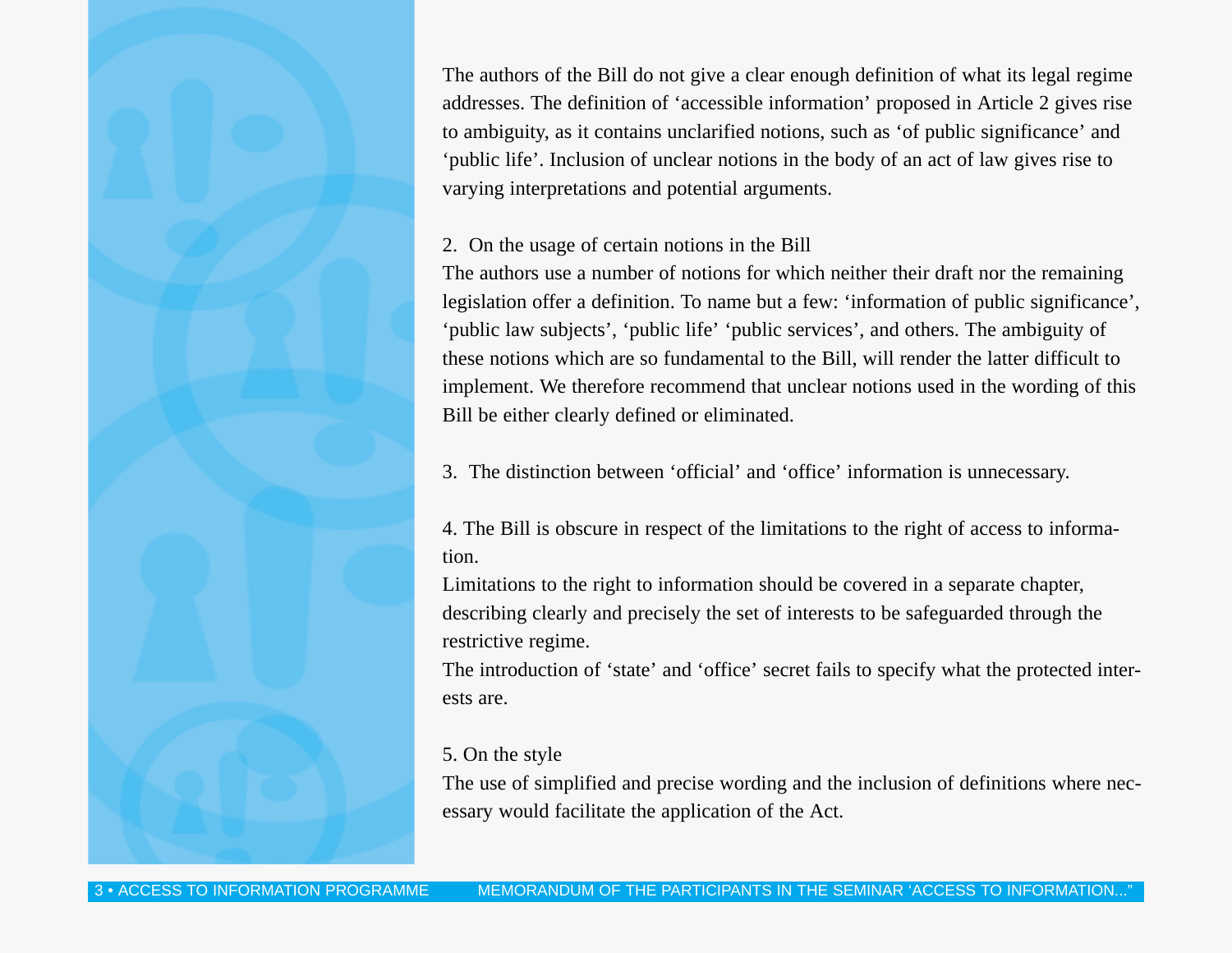6. On the procedure

The process involving access to information is given a relatively good coverage in the Bill, yet we believe that a provision should be included allowing appeal of the price set by the authorities for disclosure of information.

## III. Remarks on Concrete Texts

1. Article 2 of the Bill attempts to define its subject. The authors define accessible information to be any 'information of public significance'. However, not only does this defnition fail to delimit clearly the scope of the Bill, but it also raises a plethora of questions, such as: Which information is of public significance? Which type of information is publicly significant and which is not? What does 'related to the public life of the Republic Bulgaria' mean? Will information that is not 'publicly significant' be accessible? The norm underlying the definition of accessible information should be perfectly clear.

Recommendation: To competely reword the definition of accessible information. The principle that 'All information shall be accessible except for such, as is subject to the limitations explicitly enumerated in this Act' should find reflection in the provisions of the Act.

2. It is of utmost importance for such legislation to clearly specify the persons, obligated to disclose information. The authors of the Bill do not define them in a clearcut manner. Article 3 defines the categories of information covered by the Bill, but this is only an indication of who the persons obligated under the Bill are, without giving a precise definition. It remains unclear which state authorities would be subject to the provisions of the Bill. Assuming that the obligation covers the agencies of the legislature, the executive and the judiciary branch, it remains to be answered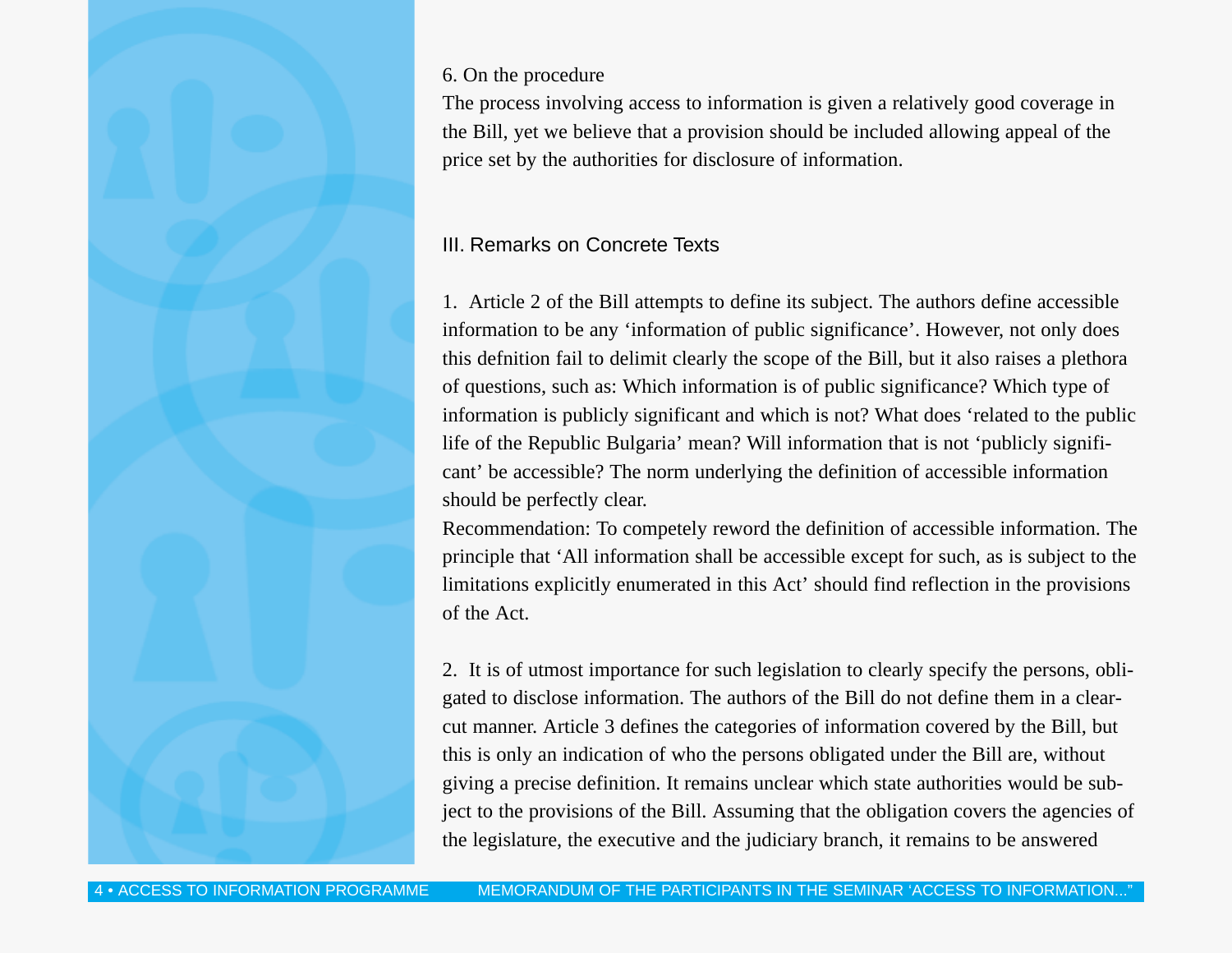which agency will the refusals of the Supreme Administrative Court or the Supreme Constitutional Court be appealed before.

Article 3 (4) of the Bill obligates the mass media to disclose informaiton of public significance. The reason why we deem this inappropriate is that the Access to Information Act should be aimed at ensuring the transparency of the administration and government, not of other persons.

The provisions of Articles 18 and 19 relating to Article 3 are inappropriate too. Article 18 lists categories of information for which there is already a requirement in the current legislation towards the mass media to produce: as traders under the Commercial Act they have to submit their data for the needs of the Public Register. Recommendation: The Access to Public Information Act should draw an exhaustive list of the obligated persons and exclude from it the persons subject to private law and the mass media. In consistence with this we recommend that Articles 18 and 19 be eliminated from the future Act.

3. The Access to Public Information Act should set the overall frame and procedure for data disclosure. Reference to other future special acts of law, as is made in Article 4 of the Bill, is a poor idea.

4. Article 5 of the Bill is an unnecessary repetition of the Constitution's text. We propose that Article 5 be eliminated.

5. Article 7 makes use of notions such as 'state' and 'office' secret without specifying their meaning clearly. Reference to these two institutes further down in the Bill does not make them any clearer. It is inadmissible for this Bill to set limitations to the right of access to information without defining them. In addition, Article 13 (3) sets a 20 year time limit for restricted access to office information. The time frames for restricted access should be clear in regard of information protected by the state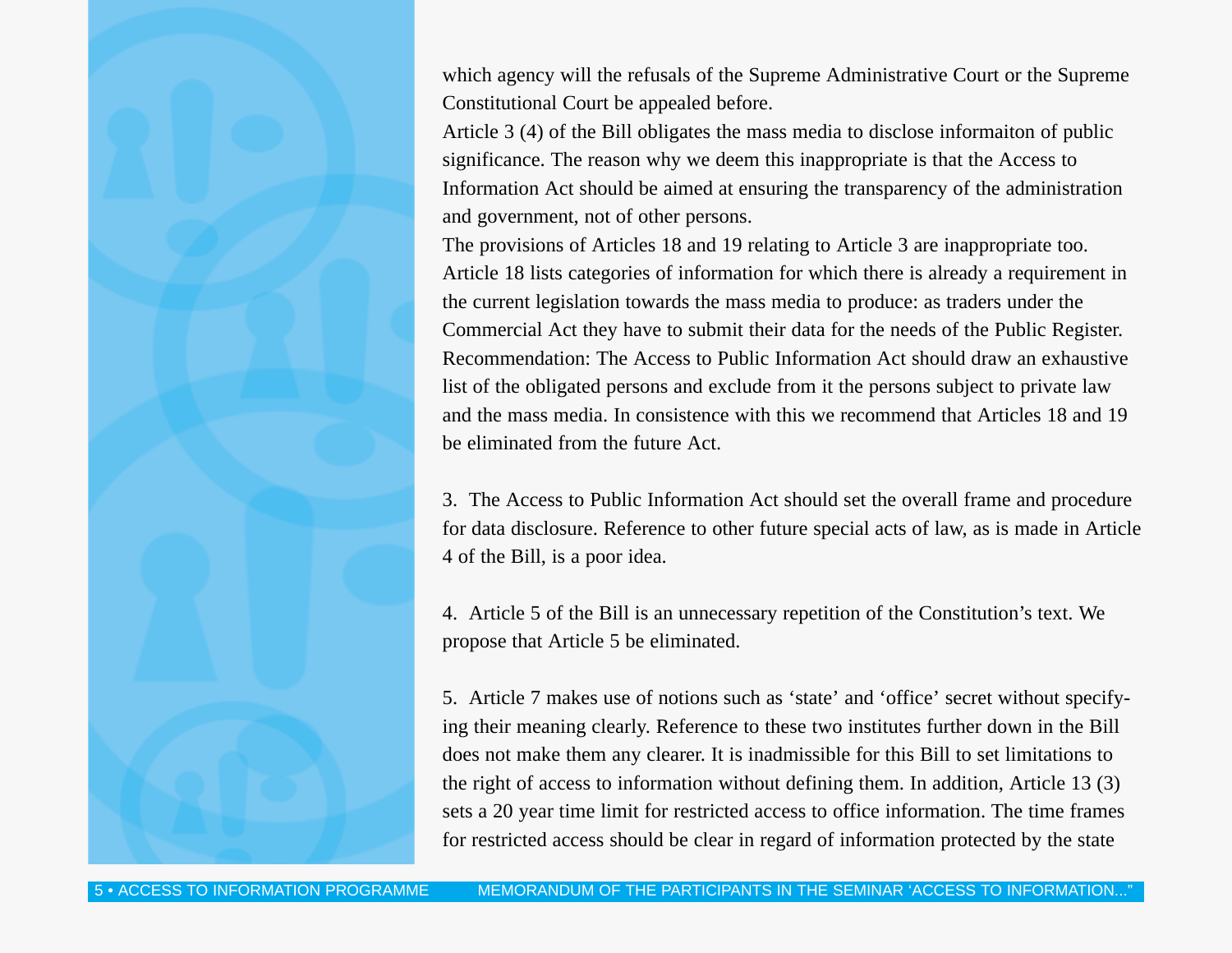secret too.

Recommendation: Limitations to the right of access to information should be described clearly and precisely in a separate chapter, also specifying the interests such limitations safeguard.

6. Article 12 is an unnecessary reiteration of the provisions relating to the promulgation of laws and regulations in the State Gazette, as such provisions already exist in other acts of law. Therefore we propose to eliminate Article 12.

7. Article 38 (2) says that partial access 'may' be granted, implying that it may also be denied. In practical terms this means that the individual employee is given discretion to decide whether or not to grant access, a situation we need to avoid by all means.

Our criticism towards Article 13 is in several respects. First, (2) allows for limitations to be imposed on access to information which is outside the scope of the limitations. Second, this provision enables the administration to single-handedly decide whether or not to disclose particular information.

Third, the door is open to classifying information such as opinions, stand-points and reports that are valuable illustrations of the decision-making process applied by the relevant authority.

A tenet underlying this type of legislation is that every limitation imposed on the access to information should safeguard a particular interest which supersedes the right to information at the given moment. It is not clear what interest is safeguarded by the limitation of Article 13 (1) and (2), and that is a potential troublemaker in the event a refusal is appealed.

Recommendation: To eliminate the entire Article 13.

9. The authors should consider carefully the provision of Article 14 (2) 2, as it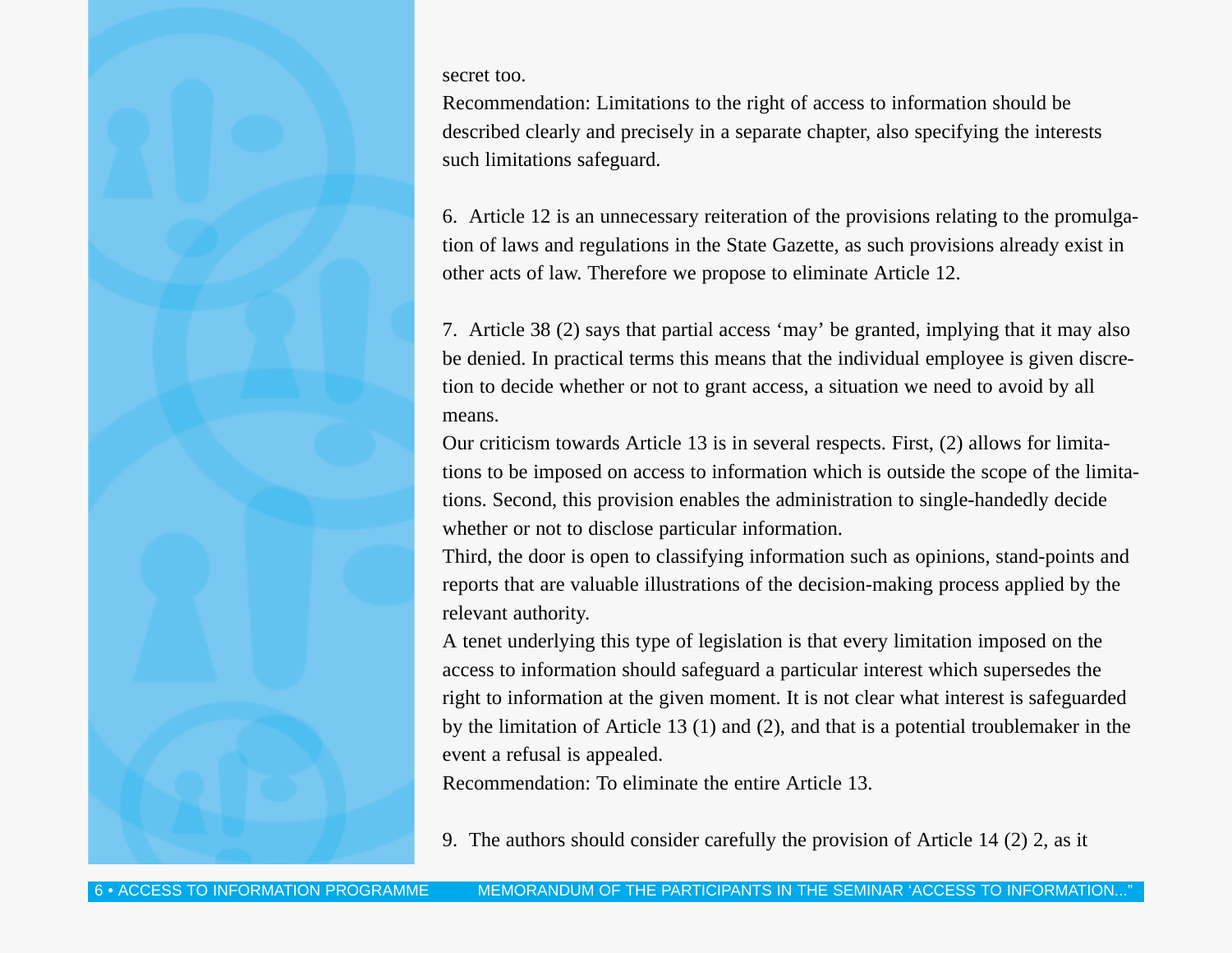means in effect that should the press publish false information concerning data, constituting a state secret, the state authority would have the duty to publish the correct data. Yet this would be impossible since publicising of data constituting a state secret is a crime. The cited example makes it clear that there exist situations to which this provision would fail to apply. We therefore recommend that Article 14 (2) 2 be eliminated.

10. Article 32 (1) 2 requires that third parties be notified in the event the applicant requests information conducive to 'substantial financial harm to the the third party'. This provision lacks in precision. Bulgarian legislation (Article 45 of the Obligations and Contracts Act) categorically precludes the infliction of harm, no matter whether it is significant or insignificant. Furthermore, the Bill neither defines the authority responsible for measuring the proportions of the harm, nor the time to do this.

A list of the participants in the seminar:

- 1. MD Maria Tomova- 'Zakrila' Association
- 2. Evelina Penkova- Press-attache for the Gabrovo municipality
- 3. Tsvetan Nanov secretary for the Gabrovo municipality
- 4. Peter Simeonov- coordinator for the AIPF journalist

5. Emilia Marinova - executive director for the cultural and information center of the youth

6. Anelia Atanassova - LGI

7. Damyan Hristov - Gabrovo cable TV

8. Rouzha Lyubenova - '100 News' newspaper - Gabrovo

9. Pavlina Zheleva - 'Rossitsa' newspaper, Sevlievo

10. Roumyana Boycheva '100 News' newspaper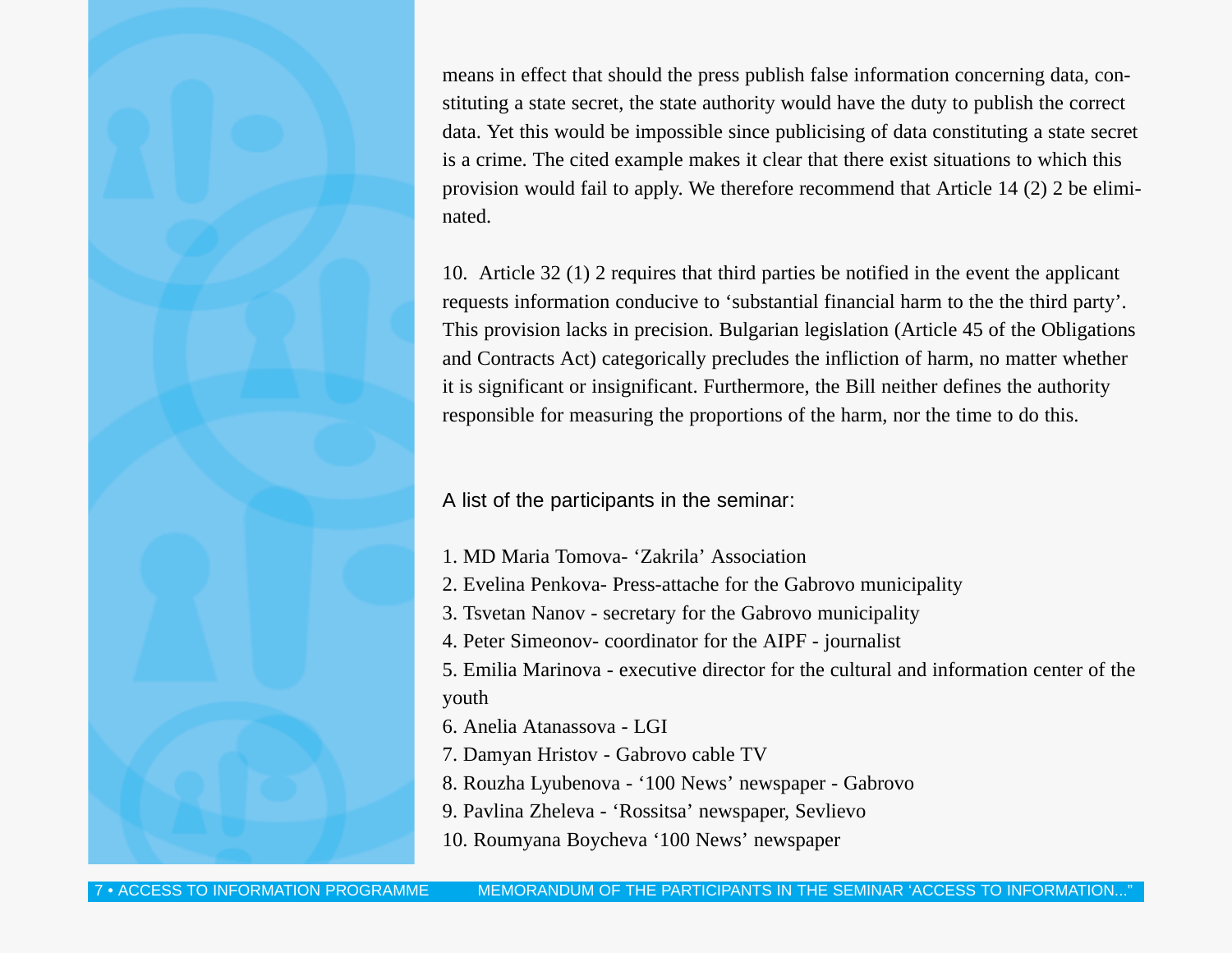- 11. Sylvia Hinkova executive director for 'Stara Planina' Asssociation
- 12. Dochka Zlateva senior IT expert in the Gabrovo municipality
- 13. Adelina Simeonova Gabrovo municipality
- 14. Daniela Kouzeva -Gabrovo municipality
- 15. Diana Terzieva expert in 'Central Balkan'
- 16. Valentina Nikolova
- 17. Ivan Nenov Gabrovo municipal council
- 18. Dimitar Totev AIPF
- 19. Constantin Palikarsky COLPI
- 20. Nikolay Ninov AIPF
- 21. Gergana Zhuleva AIPF
- 22. Fanny Davidova AIPF
- 23. Marina Karakonova AIPF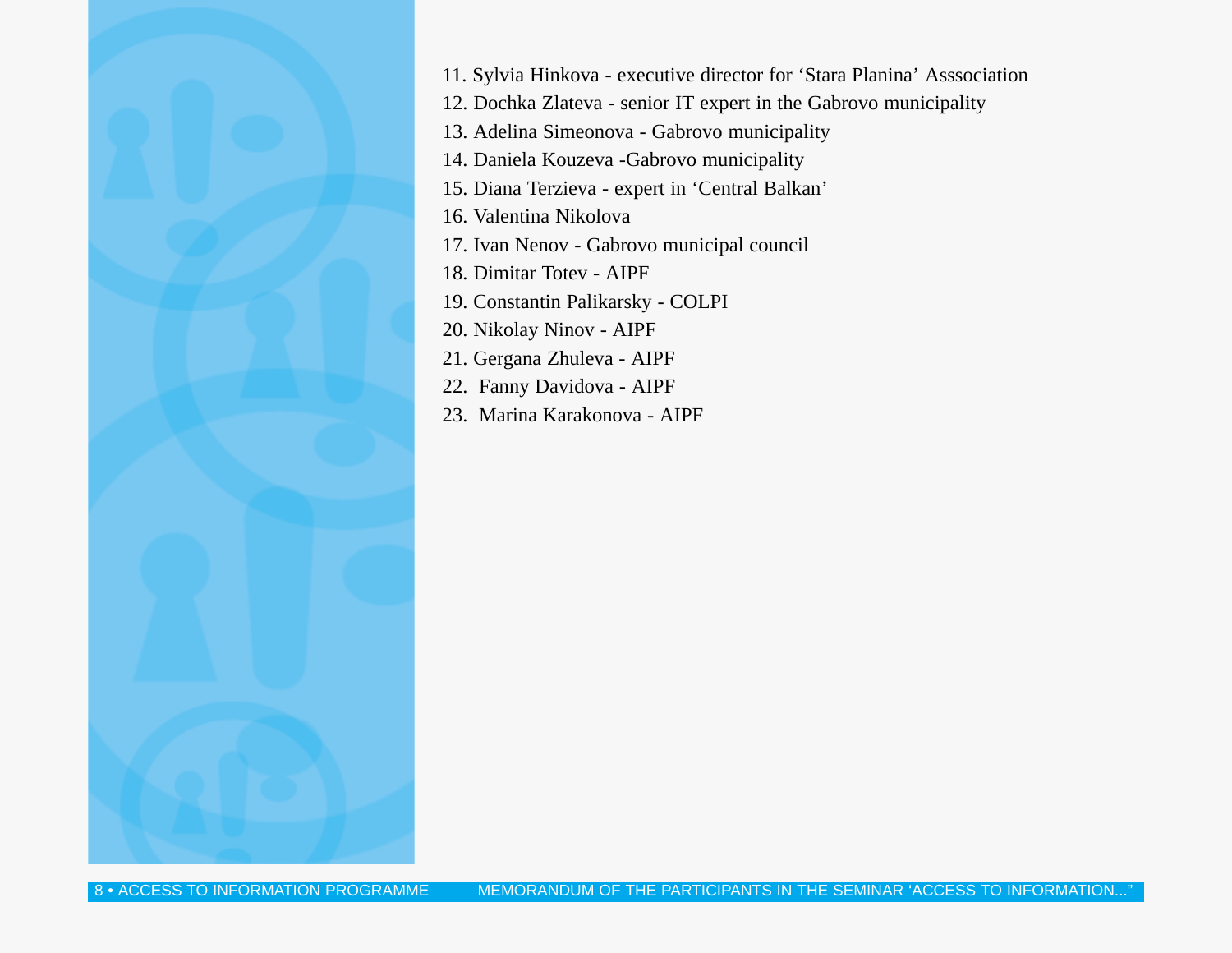